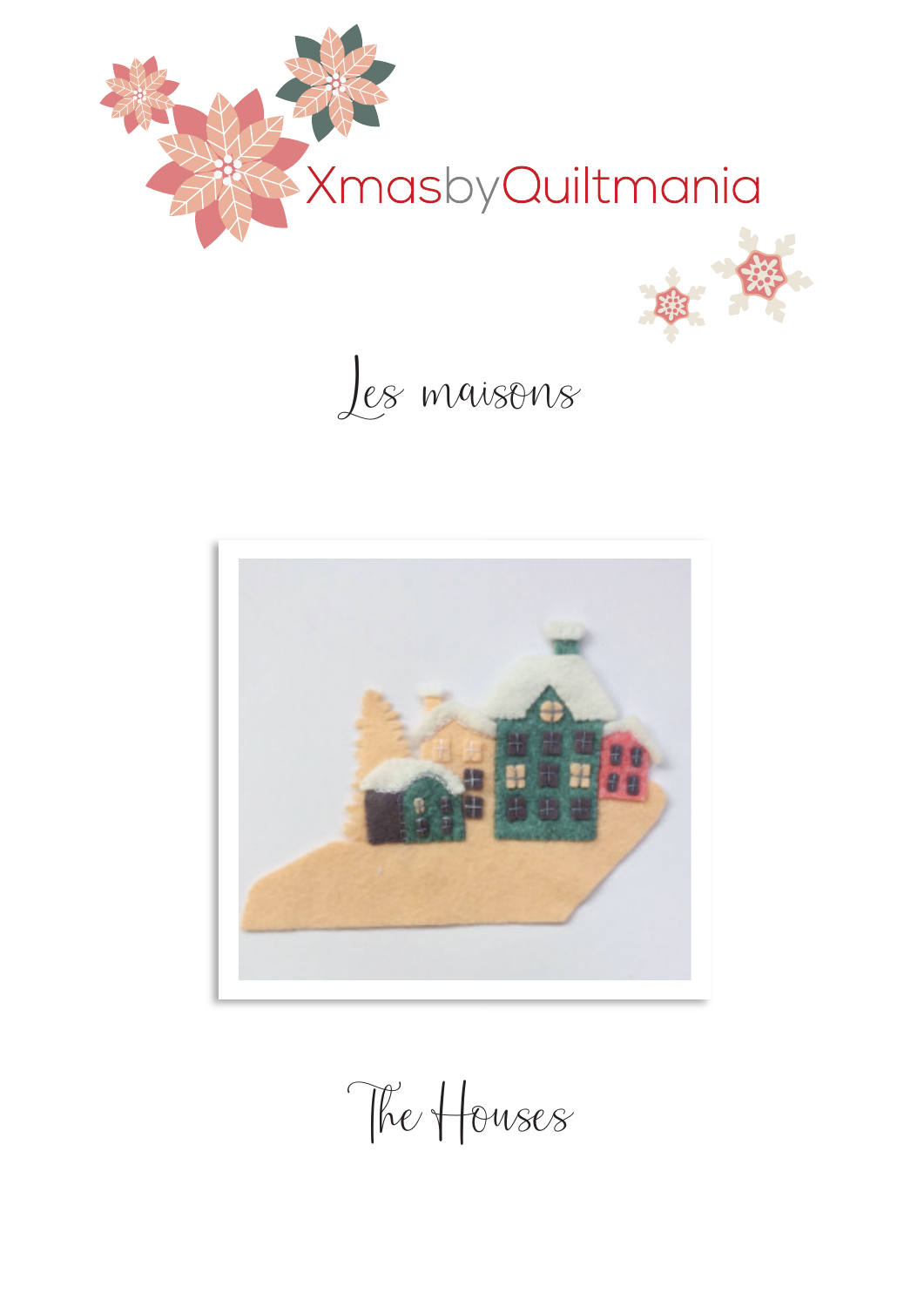

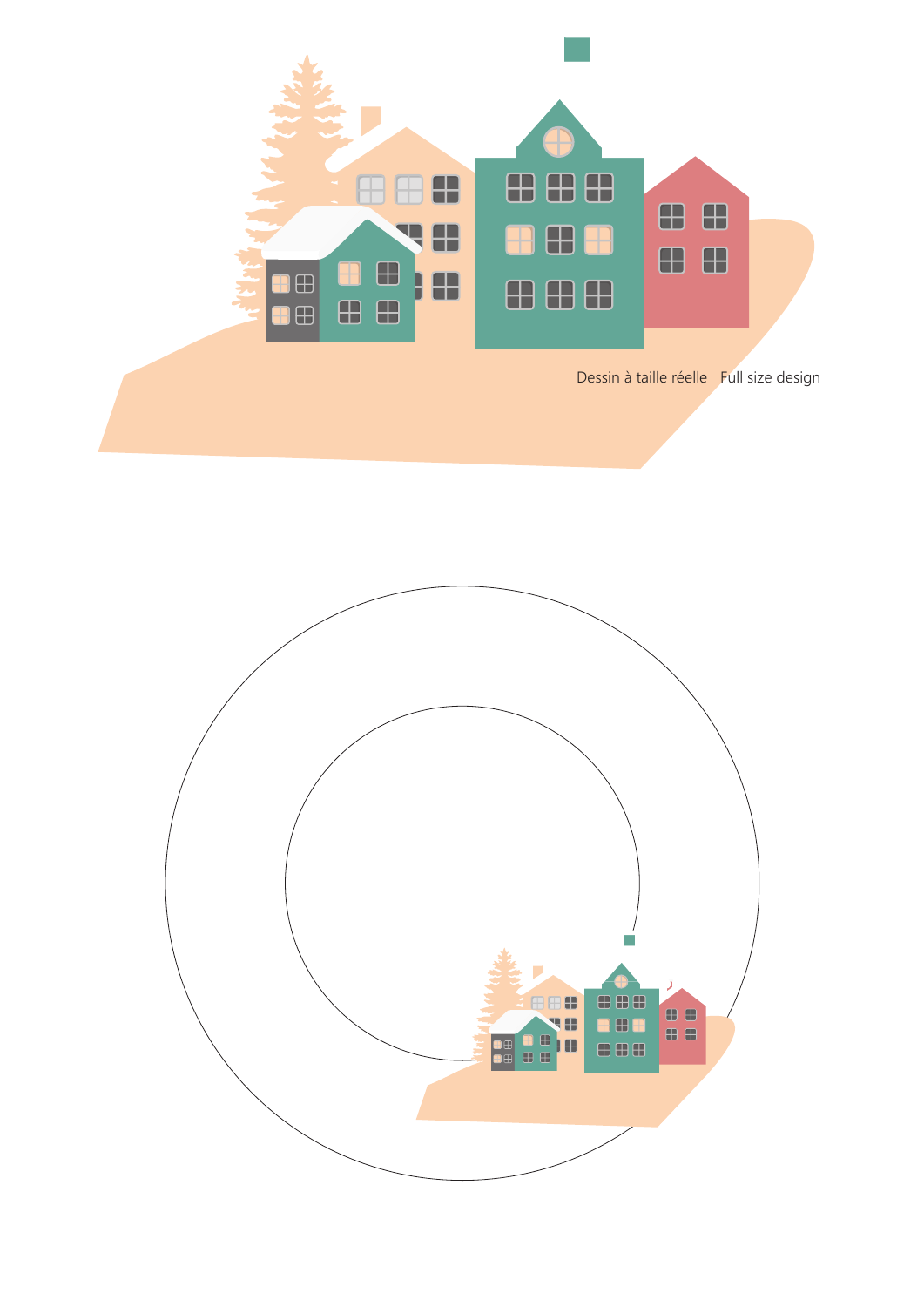## **Étape 1**

Découper les gabarits dans les différentes feutrines. Vous pouvez utiliser de la colle repositionnable pour couper plus facilement autour du gabarit papier.

## **Step 1**

Cut the template pieces from the different felts. You can use temporary glue to facilitate cutting around the paper template.

## **Étape 2**

Positionner les éléments par superposition. Bâtir ou fixer à la colle.



# **Step 2**

Layer the various elements. Baste or glue in place.



Quand les murs et les toits sont mis en place, préparer les fenêtres : Couper des petits rectangles de 4 à 6 mm de large selon les maisons (règle et rotary cutter) et un petit cercle. Coller (ou bâtir) les fenêtres. Autre solution : les broder.

#### **Step 3**

When the walls and roofs have been put in place, prepare the windows as follows: Cut small rectangles from 4 to 6 mm ( $\frac{5}{32}$ " to  $\frac{1}{4}$ ") wide – according to the houses (using a ruler and rotary cutter) and one small circle. Glue or baste the windows. The windows may be embroidered instead.

## **Étape 4**

Assembler l'ensemble par un point primitif autour de chaque maison. Compléter par quelques points de broderie pour dessiner les fenêtres.



## **Step 4**

Assemble the unit with primitive stitch around each house. Complete the windows with embroidery stitches.